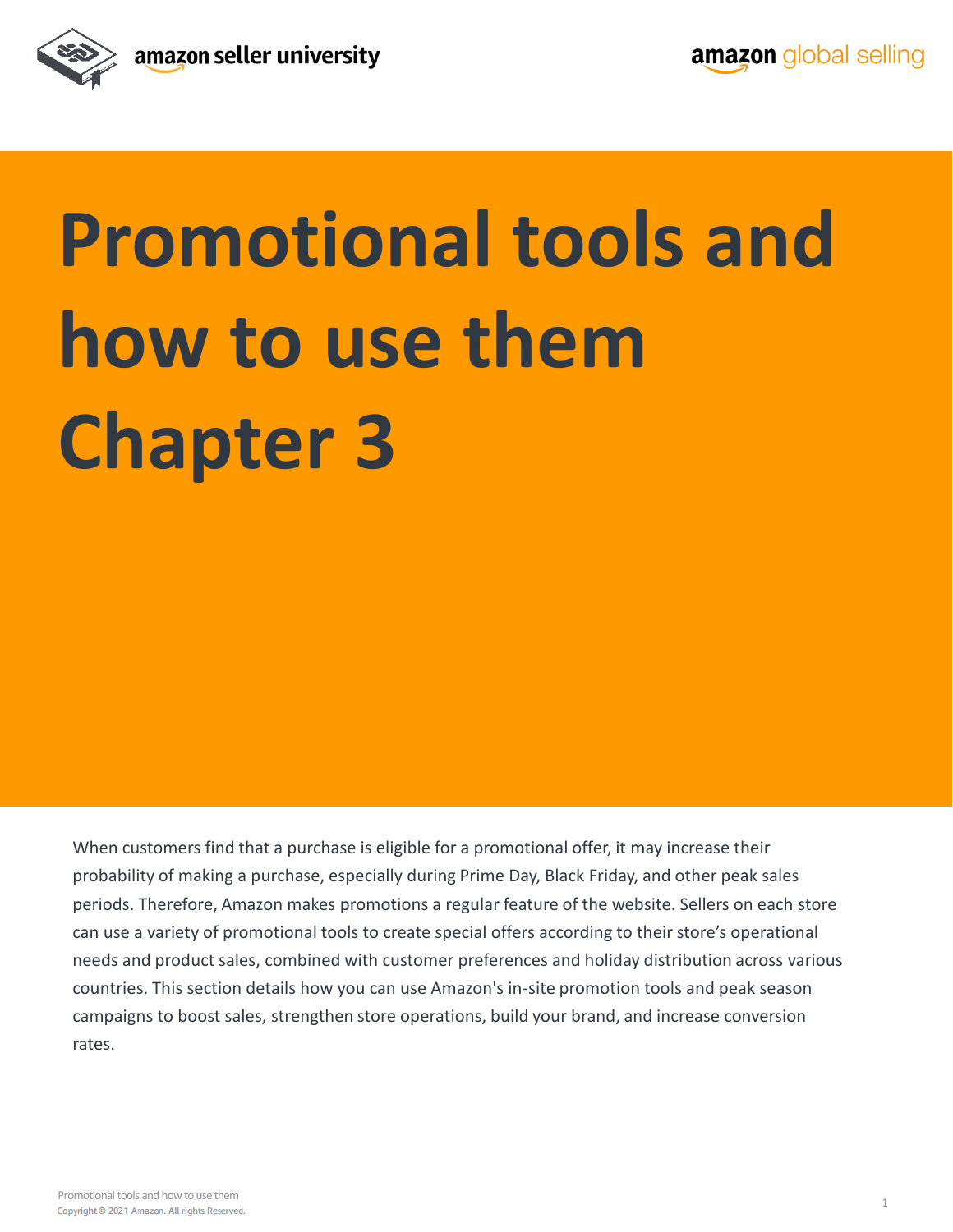# **3. Prime Exclusive Discounts**

Unlike coupons, Prime Exclusive Discounts are discounts that apply exclusively to Prime members. This section explains the how these discounts are used as well as procedures and conditions that you should become familiar with.

| 3.1 What are Prime Exclusive Discounts?         |  |
|-------------------------------------------------|--|
| 3.2 Why should I Use Prime Exclusive Discounts? |  |
| 3.3 How can I create Prime Exclusive Discounts? |  |

This learning material is comprised of eight chapters. For other chapters of interest, please refer to the lookup guide on [Related Topics.](#page-9-0)

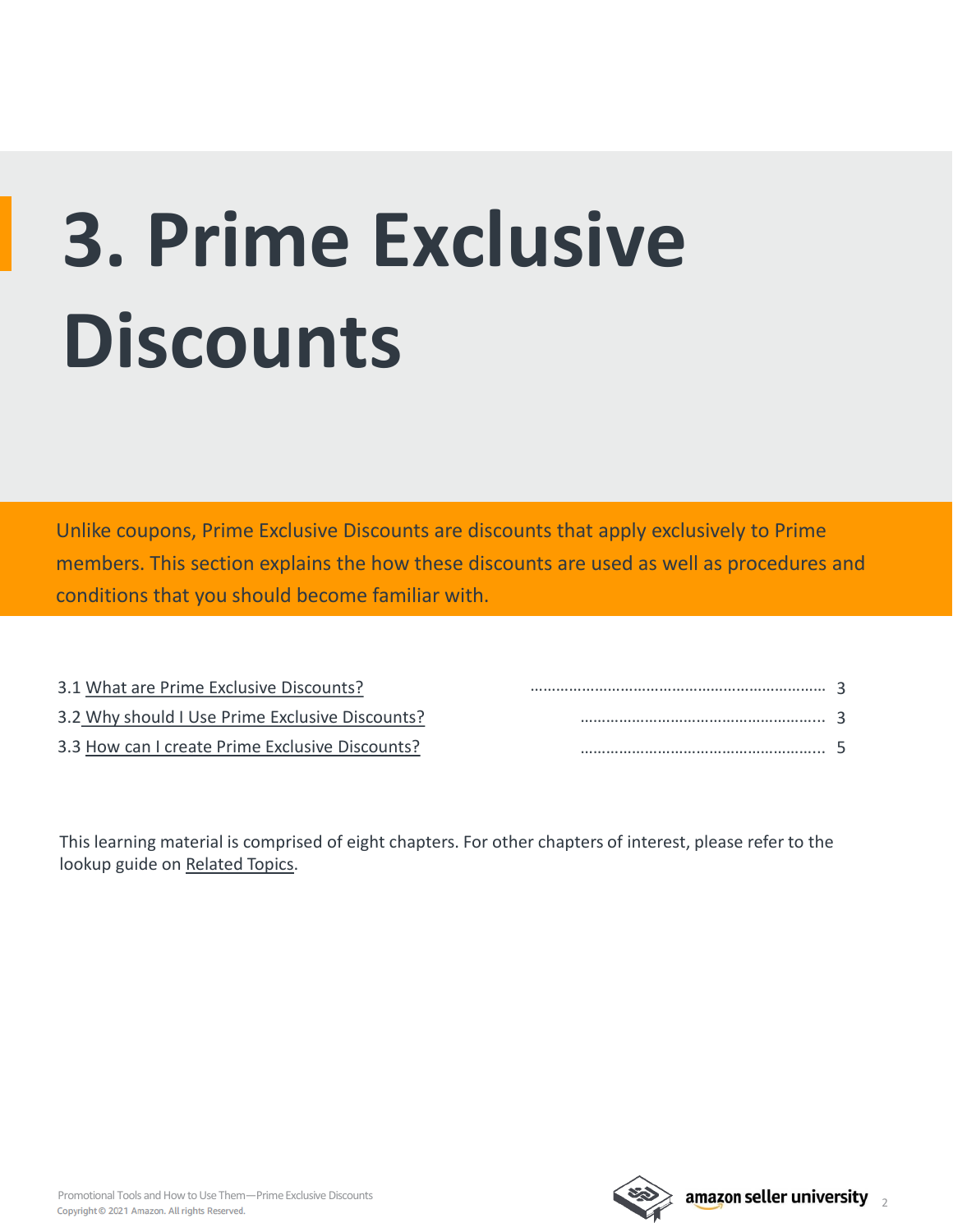### <span id="page-2-0"></span>**3.1 What are Prime Exclusive Discounts?**

Prime Exclusive Discounts are discounts available exclusively to Prime members. Products that offer Prime Exclusive Discounts will show Prime members a price with a strikethrough line along with savings information. The discounted price will also appear in the Buy Box on the product detail page for Prime members. Prime Exclusive Discounts can also help you attract more Prime members to your store to browse your products. Read on below to learn how to create them.

#### • **Customer experience:**

**Prime** Exclusive **Discounts** that you create typically appear on the following pages:



(Lists of products that appear in search results) (Product Detail Page Listings)



### **3.2 Why should I use Prime Exclusive Discounts?**

#### • **Benefits of Prime Exclusive Discounts:**

Prime Exclusive Discounts are widely used by sellers as everyday discounts, long-term discounts, and low-requirement discounts.



• **Effectively increase sales:** Stimulate purchases by providing savings information.



• **Accumulate a loyal customer base:** Help customers save money and win customer loyalty.

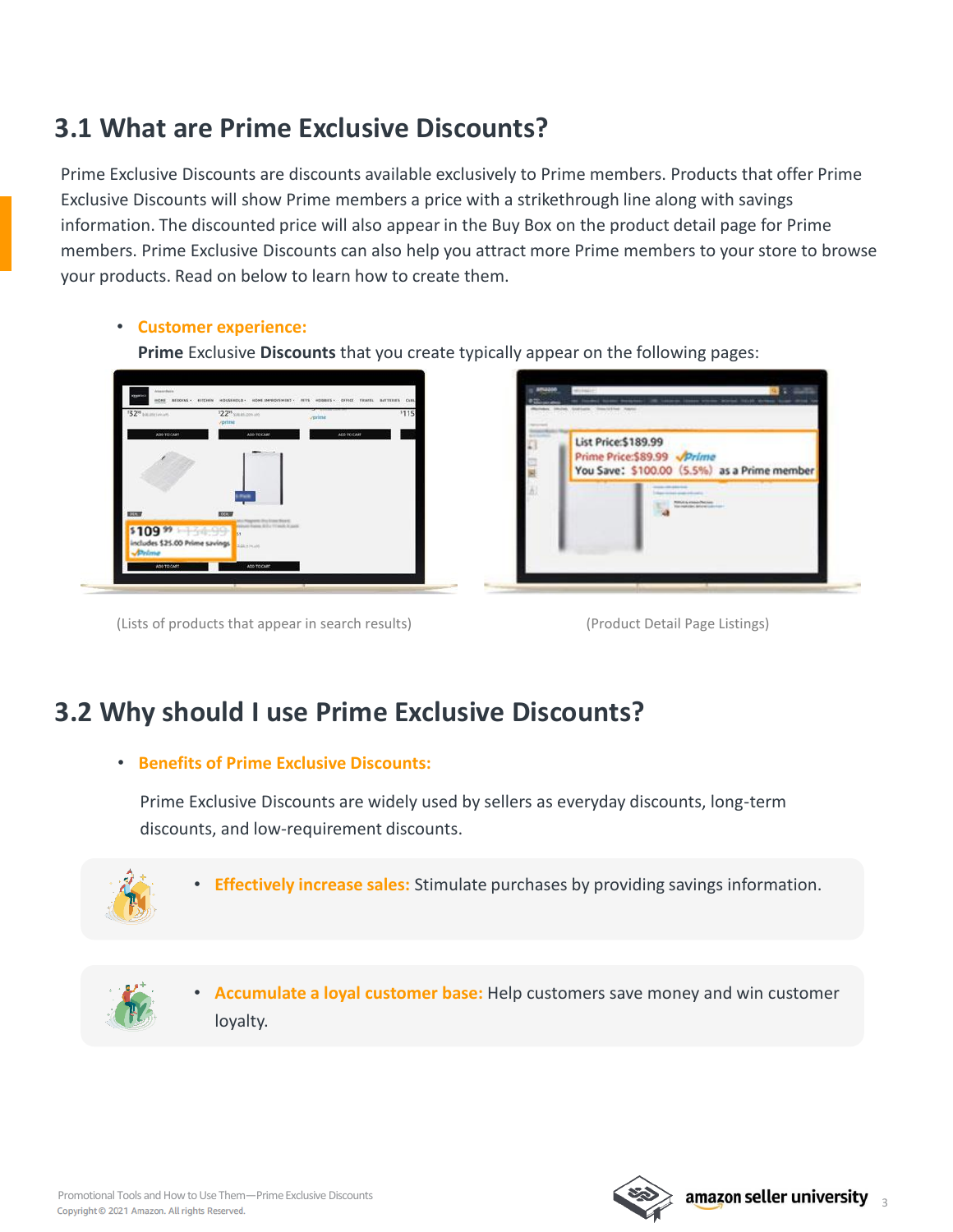

• **Improve product exposure:** Discounted prices are displayed on search pages, which can encourage customers to browse the product further.



• **Long-term optimization:** Attract a stable flow of high-quality members to pay attention to the store.

#### • **To be eligible for creating this discount, you must meet the following criteria:**

| <b>Eligibility</b>                                       | <b>Requirements</b>                                                                                  |  |
|----------------------------------------------------------|------------------------------------------------------------------------------------------------------|--|
| <b>Discount requirements</b>                             | The price after the discount must not be more than 10% off the non-<br>member, non-promotional price |  |
| Be a professional selling<br>program                     | V                                                                                                    |  |
| Product evaluation star<br>level/quantity                | The product must have at least 4 stars or not have received any<br>customer feedback ratings         |  |
| Meet Amazon Prime<br>requirements                        | V                                                                                                    |  |
| <b>New Products</b>                                      | N                                                                                                    |  |
| Prime shipping conditions<br>(Only for FBA use in Japan) | <b>Fulfillment by Amazon (FBA)</b>                                                                   |  |



Criteria may be subject to change during peak season such as [Prime Day and Black Friday. Please refer to the](https://sellercentral.amazon.co.uk/help/hub/reference/LREB2WH9JA7R63D?ref=su_LREB2WH9JA7R63D_cont_ZG6D3FZA9VSP4XH&ref_=xx_swlang_foot_xx&mons_sel_locale=en_GB&languageSwitched=1) [page on special](https://sellercentral.amazon.co.uk/gp/help/help.html?itemID=LREB2WH9JA7R63D&language=zh_CN&ref=su_LREB2WH9JA7R63D_cont_ZG6D3FZA9VSP4XH)  holiday requirements for details.

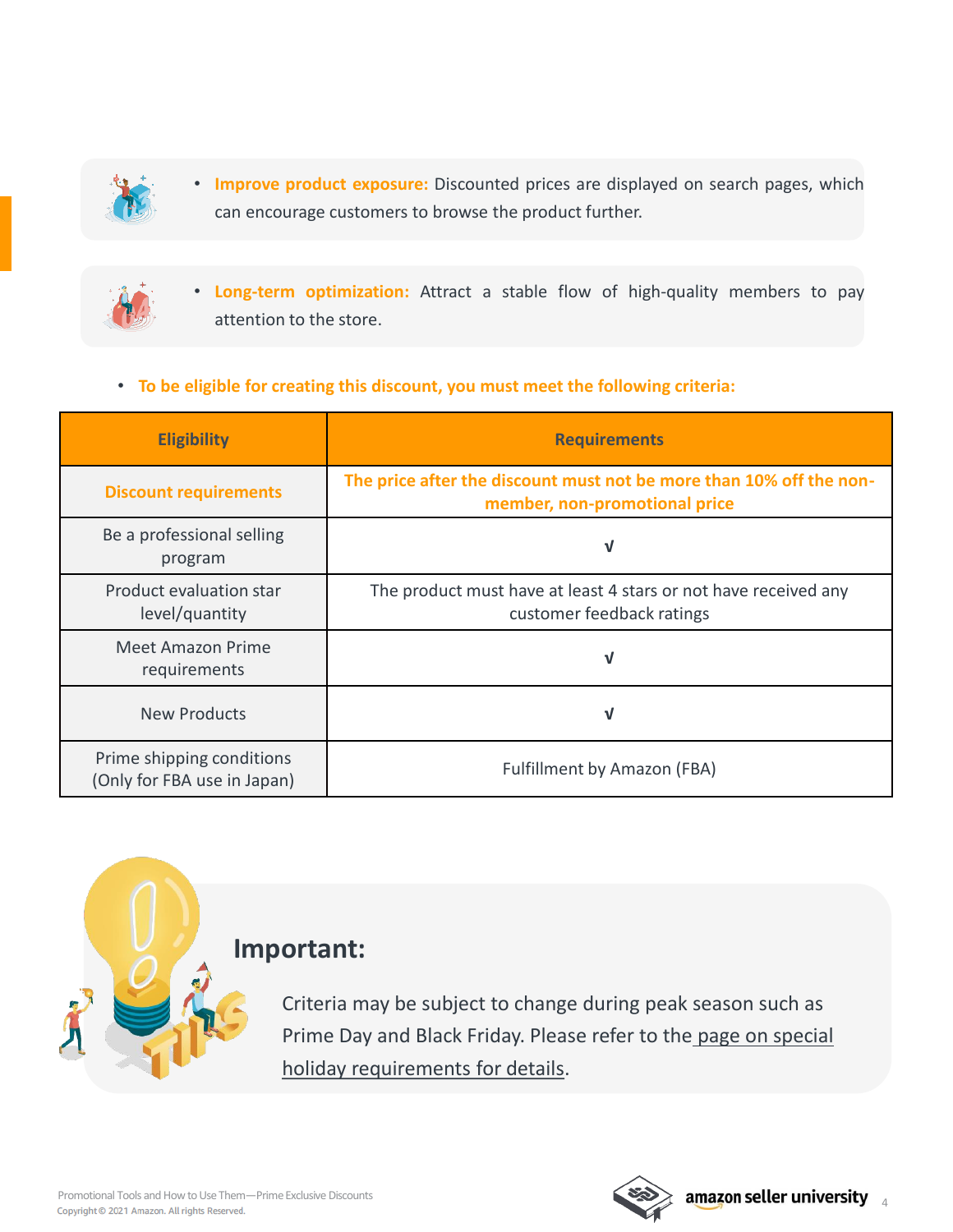### <span id="page-4-0"></span>**3.3 How can I Create Prime Exclusive Discounts?**

#### • **How to create Prime Exclusive Discounts:**

When you sign into Amazon Seller Central, you can create a Prime Exclusive Discount by following these steps:

• Step 1: In the "Advertising" drop-down menu, click Prime Exclusive Discounts > View Discount Upload Template to fill in your products and pricing details.

| amazon seller central                 |                                                                                                                                              |                       |  | 上海磐森文化传媒有限公司   United        | English<br>$\checkmark$   | Search | Q Messages   Help   Settings  |
|---------------------------------------|----------------------------------------------------------------------------------------------------------------------------------------------|-----------------------|--|------------------------------|---------------------------|--------|-------------------------------|
| Catalog<br><b>Inventory Pricing</b>   | Orders Advertising Stores Growth Reports Performance Partner-Network Brands                                                                  |                       |  |                              |                           |        |                               |
|                                       |                                                                                                                                              |                       |  |                              |                           |        |                               |
|                                       | Prime Exclusive Discounts Learn more                                                                                                         |                       |  |                              |                           |        | View discount upload template |
|                                       | You can now submit Black Friday or Cyber Monday discount on a single product or on a set of products for Prime members through Nov 24, 2021. |                       |  |                              |                           |        |                               |
|                                       |                                                                                                                                              |                       |  |                              |                           |        |                               |
| <b>Create Discount</b>                |                                                                                                                                              |                       |  |                              |                           |        |                               |
|                                       |                                                                                                                                              |                       |  |                              |                           | (1)    | 10 results per page<br>v      |
| <b>Your Prime Exclusive Discounts</b> |                                                                                                                                              |                       |  |                              |                           |        |                               |
|                                       |                                                                                                                                              |                       |  |                              |                           |        |                               |
| <b>Discount</b>                       | Start                                                                                                                                        | $\mathbf{t}_1$<br>End |  | $t_{\rm L}$<br><b>Status</b> | т,<br><b>Last Changed</b> |        | 个<br><b>Actions</b>           |
| p <sub>2</sub>                        | 11/27/21 12:00 AM                                                                                                                            | 11/29/21 11:59 PM     |  | Awaiting Upload              | 10/19/21 4:45 AM          |        | <b>View Details</b>           |
| <b>SDSAV</b>                          | 11/25/21 12:00 AM                                                                                                                            | 11/26/21 11:59 PM     |  | <b>Awaiting Upload</b>       | 10/19/21 4:45 AM          |        | <b>View Details</b>           |
| <b>TEST</b>                           | 6/11/21 7:00 PM                                                                                                                              | 6/16/21 11:59 PM      |  | Expired                      | 6/11/21 3:36 AM           |        | <b>View Details</b>           |
| 1                                     | <b>Prime Day Start</b>                                                                                                                       | Prime Day End         |  | Expired                      | 9/17/20 1:44 PM           |        | <b>View Details</b>           |
| $\overline{1}$                        | <b>Prime Day Start</b>                                                                                                                       | Prime Day End         |  | Expired                      | 9/17/20 1:30 PM           |        | <b>View Details</b>           |

• Step 2: Click Prime Exclusive Discounts > Create Discount and enter the discount name and date, then upload the completed spreadsheet.

| Prime Deals and Discounts > Create a Prime Exclusive Discount |                                |           |
|---------------------------------------------------------------|--------------------------------|-----------|
| Step 1 of 3: Enter discount details                           |                                |           |
|                                                               |                                |           |
| What did you want to name this discount?                      |                                |           |
|                                                               |                                |           |
| Is this a Black Friday discount?                              |                                |           |
| Is this a Cyber Monday discount?                              |                                |           |
| Discount start date                                           | Discount end date              |           |
| $00 \sim$<br>$00 \sim$<br>臝<br>MM/DD/YYYY                     | $23 \times$<br>臝<br>MM/DD/YYYY | $59 \sim$ |
| Discount Duration: 00 Days 00 Hours 00 Minutes                |                                |           |
| <b>Save and Add Products</b><br>Save discount details         |                                |           |

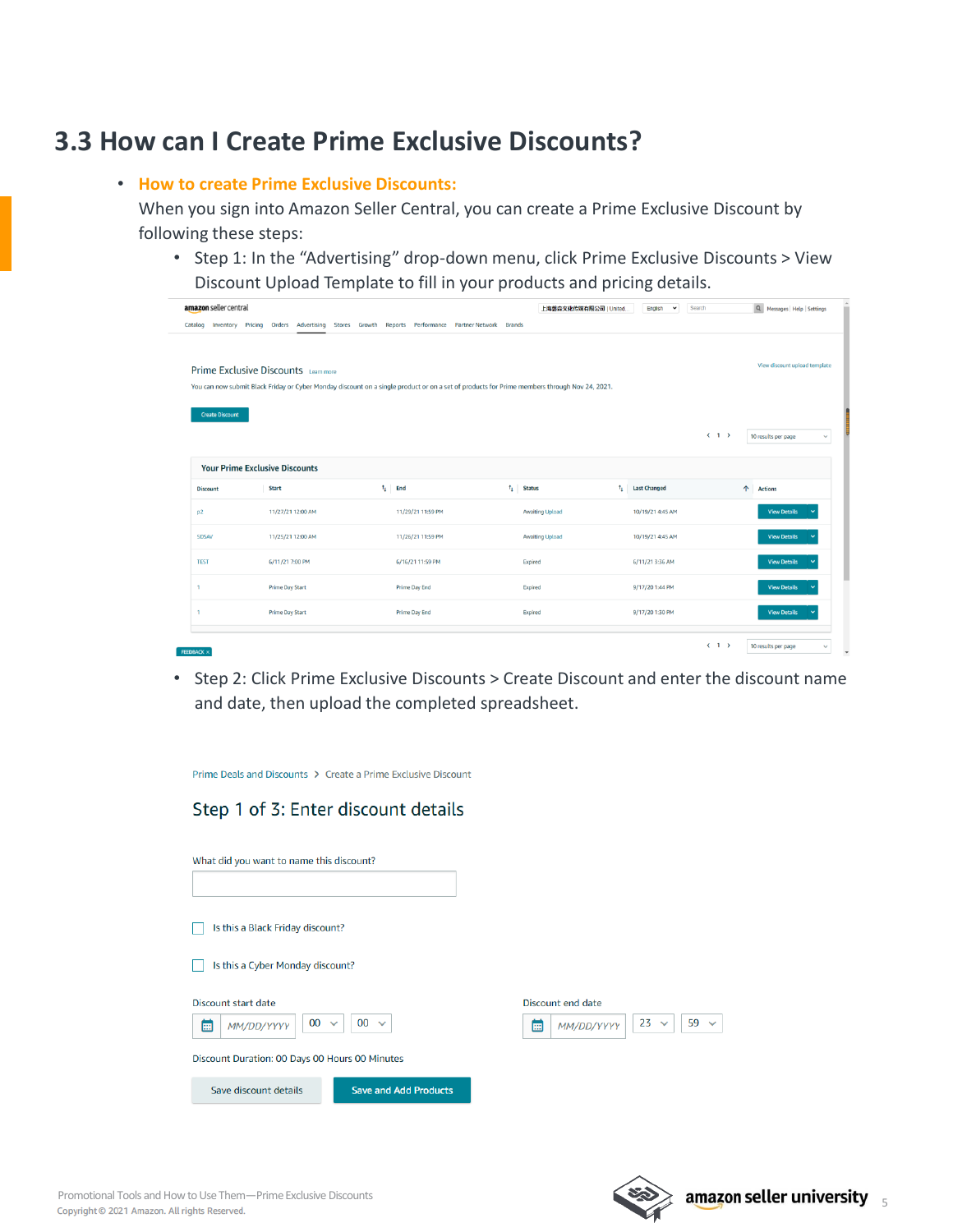Prime Deals and Discounts > p2 > Add Products

| Step 2 of 3: Add product details for p2                                                                        |
|----------------------------------------------------------------------------------------------------------------|
| (i) A Prime Exclusive Discount can have maximum of 100 SKUs.                                                   |
| (i) You can enter up to 30 SKUs at a time on this page, or you can bulk upload SKUs using our upload template. |
| <b>Upload file</b><br><b>Enter details</b>                                                                     |
| View upload template                                                                                           |
| 选择文件 未选择文件                                                                                                     |
| <b>Validate Products</b><br>Cancel                                                                             |

• Step 3: Review the information and click "Submit" to complete the creation of the Prime Exclusive Discount.

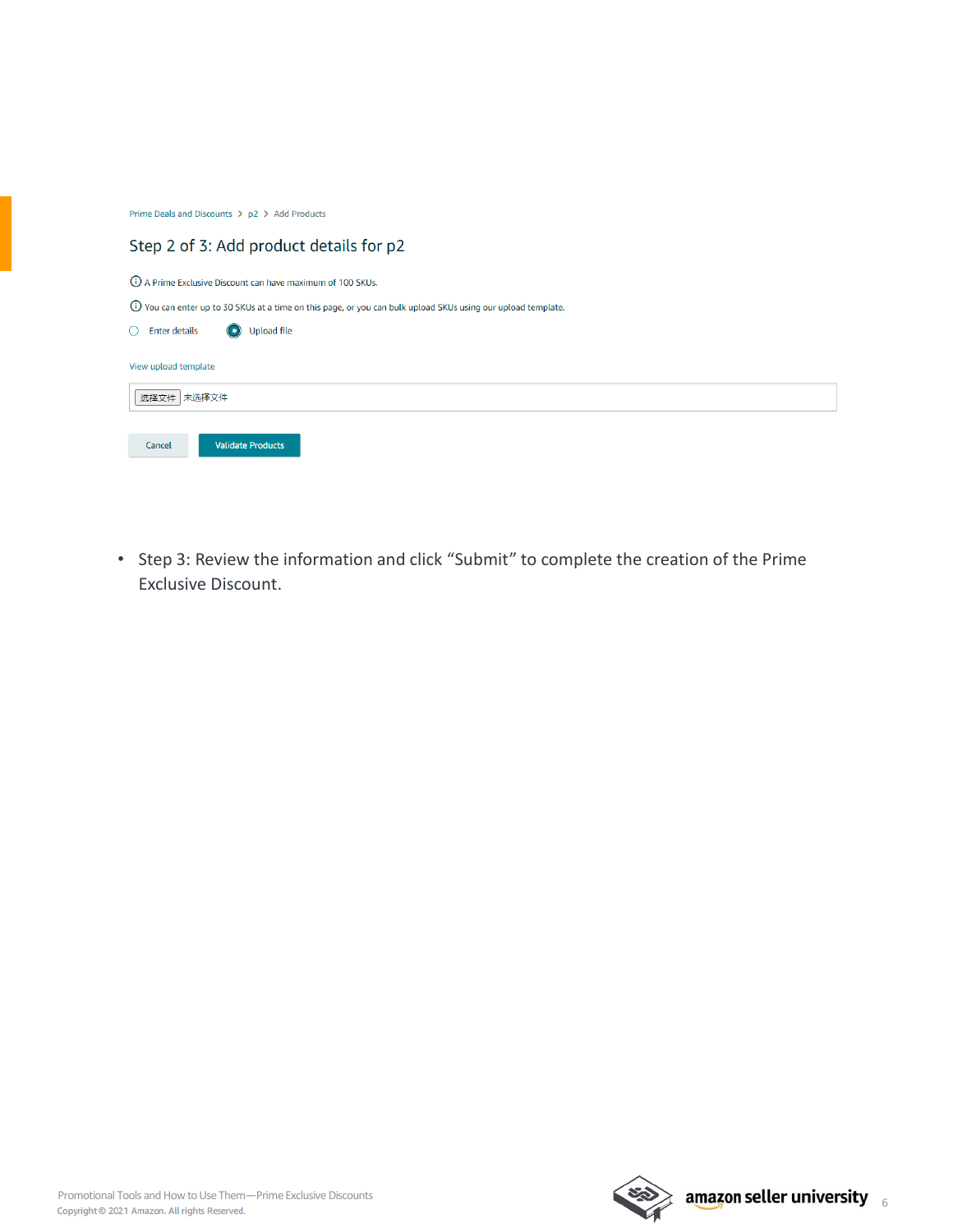#### • **How to check the effectiveness of Prime Exclusive Discounts:**

You can view the overall results of your Prime exclusive discounts by following these steps on Amazon Seller Central:

From the Advertising drop-down menu, click Prime Exclusive Discount > View Details > Download Report to download an operational report on your Prime Exclusive Discounts and review their performance.

| amazon seller central                                                                                                                                                                                                                                                                                                                                                                                                        |                                                                      |                                                                                                                                          |                                                                                                       | 上海磐森文化传媒有限公司   United.                                                                 |                             | English<br>$\check{}$<br>Search  |                     | Q Messages Help Settings                                             |
|------------------------------------------------------------------------------------------------------------------------------------------------------------------------------------------------------------------------------------------------------------------------------------------------------------------------------------------------------------------------------------------------------------------------------|----------------------------------------------------------------------|------------------------------------------------------------------------------------------------------------------------------------------|-------------------------------------------------------------------------------------------------------|----------------------------------------------------------------------------------------|-----------------------------|----------------------------------|---------------------|----------------------------------------------------------------------|
| <b>Create Discount</b>                                                                                                                                                                                                                                                                                                                                                                                                       | <b>Prime Exclusive Discoun</b><br>You can now submit Black Friday or | Campaign Manager <sup>2</sup><br>A+ Content Manager<br>Vine<br><b>Deals</b><br>Coupons<br><b>Prime Exclusive Discounts</b><br>Promotions | Catalog Inventory Pricing Orders Advertising Stores Growth Reports Performance Partner-Network Brands | at on a single product or on a set of products for Prime members through Nov 24, 2021. |                             |                                  | $\langle 1 \rangle$ | View discount upload template<br>10 results per page<br>$\checkmark$ |
|                                                                                                                                                                                                                                                                                                                                                                                                                              | <b>Your Prime Exclusive Discounts</b>                                |                                                                                                                                          |                                                                                                       |                                                                                        |                             |                                  |                     |                                                                      |
| <b>Discount</b>                                                                                                                                                                                                                                                                                                                                                                                                              | <b>Start</b>                                                         |                                                                                                                                          | $\uparrow$ End                                                                                        | $\uparrow$ Status                                                                      | ti.                         | <b>Last Changed</b>              | $\uparrow$          | <b>Actions</b>                                                       |
| p2                                                                                                                                                                                                                                                                                                                                                                                                                           | 11/25/21 12:00 AM                                                    |                                                                                                                                          | 11/26/21 11:59 PM                                                                                     | <b>Awaiting Upload</b>                                                                 |                             | 11/3/21 4:15 AM                  |                     | <b>View Details</b>                                                  |
| p <sub>2</sub>                                                                                                                                                                                                                                                                                                                                                                                                               | 11/27/21 12:00 AM                                                    |                                                                                                                                          | 11/29/21 11:59 PM                                                                                     | <b>Awaiting Upload</b>                                                                 |                             | 10/19/21 4:45 AM                 |                     | <b>View Details</b>                                                  |
| <b>SDSAV</b>                                                                                                                                                                                                                                                                                                                                                                                                                 | 11/25/21 12:00 AM                                                    |                                                                                                                                          | 11/26/21 11:59 PM                                                                                     | <b>Awaiting Upload</b>                                                                 |                             | 10/19/21 4:45 AM                 |                     | <b>View Details</b>                                                  |
| <b>TEST</b>                                                                                                                                                                                                                                                                                                                                                                                                                  | 6/11/21 7:00 PM                                                      |                                                                                                                                          | 6/16/21 11:59 PM                                                                                      | Expired                                                                                |                             | 6/11/21 3:36 AM                  |                     | <b>View Details</b>                                                  |
| javascript:; ACK X<br>amazon seller central                                                                                                                                                                                                                                                                                                                                                                                  |                                                                      |                                                                                                                                          |                                                                                                       | 上海磐森文化传媒有限公司   United.                                                                 |                             | English<br>$\check{ }$<br>Search |                     | Q Messages   Help   Settings                                         |
| Catalog Inventory Pricing Orders Advertising<br>Stores Growth Reports Performance<br>Partner Network Brands<br>View discount upload template<br>Prime Exclusive Discounts Learn more<br>You can now submit Black Friday or Cyber Monday discount on a single product or on a set of products for Prime members through Nov 24, 2021.<br><b>Create Discount</b><br>$\langle 1 \rangle$<br>10 results per page<br>$\checkmark$ |                                                                      |                                                                                                                                          |                                                                                                       |                                                                                        |                             |                                  |                     |                                                                      |
|                                                                                                                                                                                                                                                                                                                                                                                                                              |                                                                      |                                                                                                                                          |                                                                                                       |                                                                                        |                             |                                  |                     |                                                                      |
|                                                                                                                                                                                                                                                                                                                                                                                                                              | <b>Your Prime Exclusive Discounts</b>                                |                                                                                                                                          |                                                                                                       |                                                                                        |                             |                                  |                     |                                                                      |
| <b>Discount</b>                                                                                                                                                                                                                                                                                                                                                                                                              | <b>Start</b>                                                         |                                                                                                                                          | $\uparrow$ End                                                                                        | $\uparrow$ Status                                                                      | $\mathfrak{r}_\mathfrak{l}$ | <b>Last Changed</b>              |                     | $\uparrow$ Actions                                                   |
| p2                                                                                                                                                                                                                                                                                                                                                                                                                           | 11/25/21 12:00 AM                                                    |                                                                                                                                          | 11/26/21 11:59 PM                                                                                     | <b>Awaiting Upload</b>                                                                 |                             | 11/3/21 4:15 AM                  |                     | <b>View Details</b>                                                  |
| p <sub>2</sub>                                                                                                                                                                                                                                                                                                                                                                                                               | 11/27/21 12:00 AM                                                    |                                                                                                                                          | 11/29/21 11:59 PM                                                                                     | <b>Awaiting Upload</b>                                                                 |                             | 10/19/21 4:45 AM                 |                     | <b>View Details</b>                                                  |
| <b>SDSAV</b>                                                                                                                                                                                                                                                                                                                                                                                                                 | 11/25/21 12:00 AM                                                    |                                                                                                                                          | 11/26/21 11:59 PM                                                                                     | <b>Awaiting Upload</b>                                                                 |                             | 10/19/21 4:45 AM                 |                     | Download<br>Report                                                   |
| <b>TEST</b>                                                                                                                                                                                                                                                                                                                                                                                                                  | 6/11/21 7:00 PM                                                      |                                                                                                                                          | 6/16/21 11:59 PM                                                                                      | Expired                                                                                |                             | 6/11/21 3:36 AM                  |                     | <b>View Details</b>                                                  |

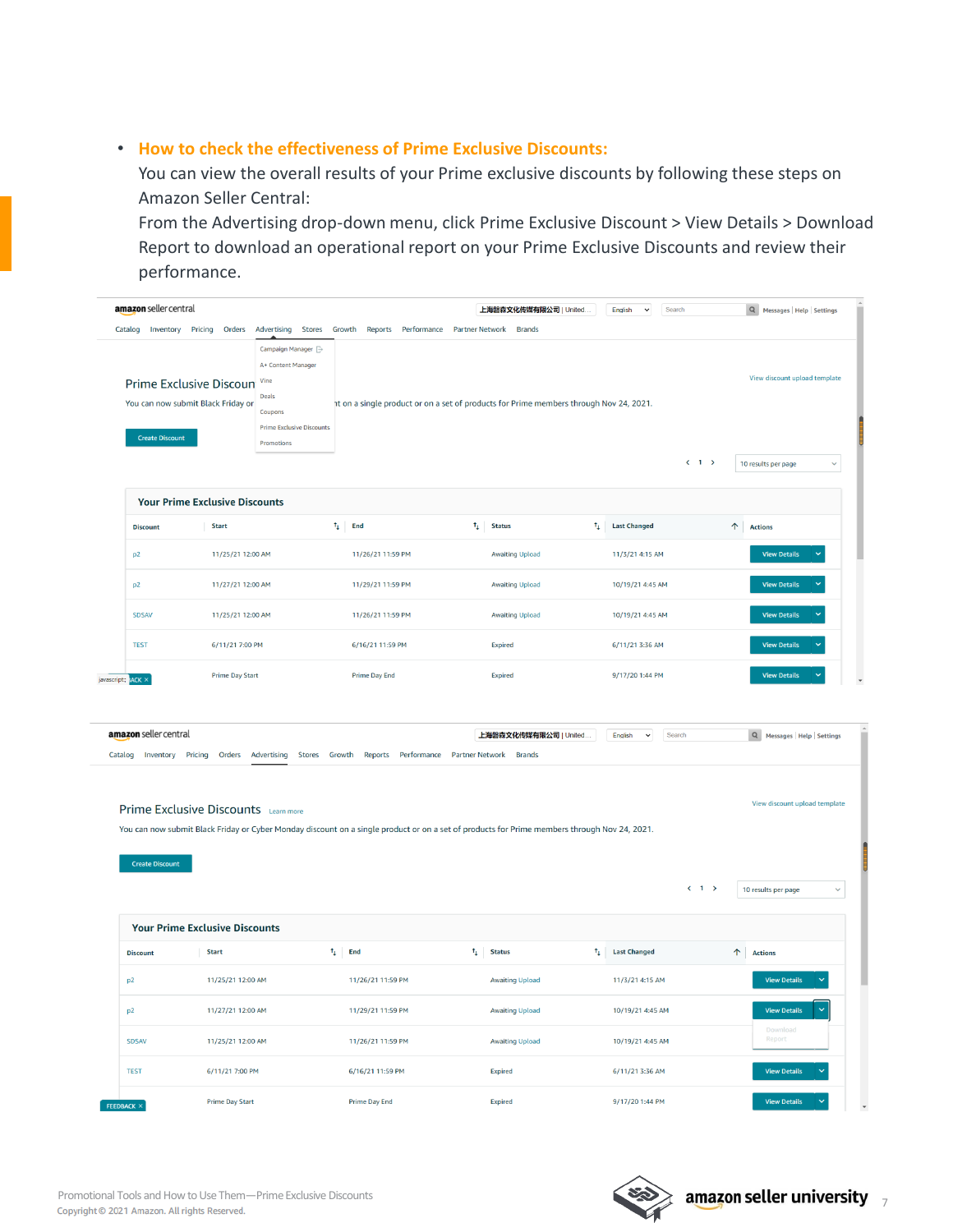#### • **Fees for Prime Exclusive Discounts:**

Prime Exclusive Discounts are free promotional tools, and Amazon does not charge fees other than standard shipping fees and referral fees when you create the campaign.

#### • **Considerations when using Prime Exclusive Discounts:**



• Amazon periodically checks whether items in discounts are eligible to qualify for the discount and will remove the discount once your items are no longer eligible. The Prime Exclusive Discount will be automatically reactivated when the item is eligible again.

To learn more about frequently asked questions regarding Prime Exclusive Discount creation, you can visit the [North America](https://sellercentral.amazon.com/help/hub/reference/PXVNNG52W63SFGK?ref=ag_PXVNNG52W63SFGK_cont_ZG6D3FZA9VSP4XH&ref_=xx_swlang_head_xx&mons_sel_locale=en_US&languageSwitched=1), [Europe,](https://sellercentral.amazon.co.uk/help/hub/reference/GPXVNNG52W63SFGK?ref_=xx_swlang_foot_xx&mons_sel_locale=en_GB&languageSwitched=1) and [Japan stores](https://sellercentral-japan.amazon.com/gp/help/GPXVNNG52W63SFGK?ref_=xx_swlang_foot_xx&mons_sel_locale=en_JP&languageSwitched=1) for more information.

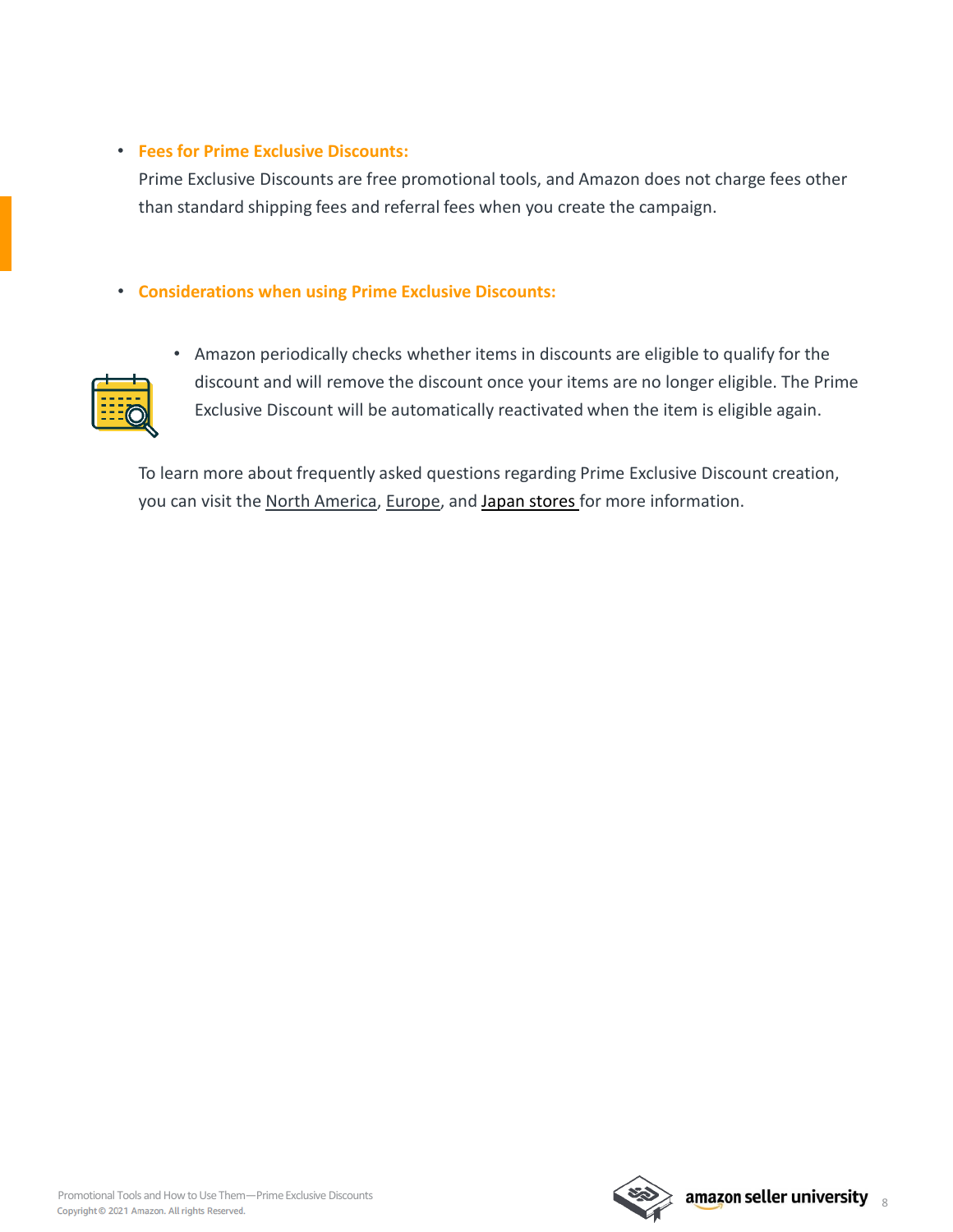What is the difference between coupons for new products and Prime exclusive discounts? Consult the table below to learn the similarities and differences between these types of discounts.

| <b>Applicable Features</b>                       | <b>Coupons</b>                                                                                                                                                                                                                                | <b>Prime Exclusive Discounts</b>                                                                                                                                                                    |  |  |
|--------------------------------------------------|-----------------------------------------------------------------------------------------------------------------------------------------------------------------------------------------------------------------------------------------------|-----------------------------------------------------------------------------------------------------------------------------------------------------------------------------------------------------|--|--|
| <b>Use Scenarios</b>                             | <b>Customer Acquisition and Retention</b><br>Suitable for new products                                                                                                                                                                        |                                                                                                                                                                                                     |  |  |
| <b>Customers who can use</b><br>the discount     | All types of customers can use them.<br>You can also set special customer<br>groups, such as students or Prime<br>members.                                                                                                                    | For Prime members only                                                                                                                                                                              |  |  |
| <b>Product evaluation star</b><br>level/quantity | When you have 1-4 reviews on a<br>$\bullet$<br>product, the rating must be at<br>least 2.5 stars<br>When there are 5 or more reviews<br>on the product, the rating must be<br>at least 3 stars<br>Not allowed for products with 0<br>reviews. | The product must have at least 4<br>stars or not have received any<br>customer feedback ratings                                                                                                     |  |  |
| <b>Minimum Discount</b><br>Requirement           | Five percent off                                                                                                                                                                                                                              | Ten percent off                                                                                                                                                                                     |  |  |
| <b>Duration</b>                                  | $1-90$ days                                                                                                                                                                                                                                   | Unrestricted                                                                                                                                                                                        |  |  |
| \$0.60 per exchange<br><b>Fees</b>               |                                                                                                                                                                                                                                               | Free                                                                                                                                                                                                |  |  |
| <b>Delivery method</b>                           | Unrestricted                                                                                                                                                                                                                                  | • North America/Europe stores: All<br>regions in the country or region must<br>be eligible for Prime shipping<br>Japan store: Seller Fulfilled Prime<br>ASINs are not eligible for this<br>program. |  |  |

**Important:** Refer to Seller Central for each specific store for information on discounts and fees.

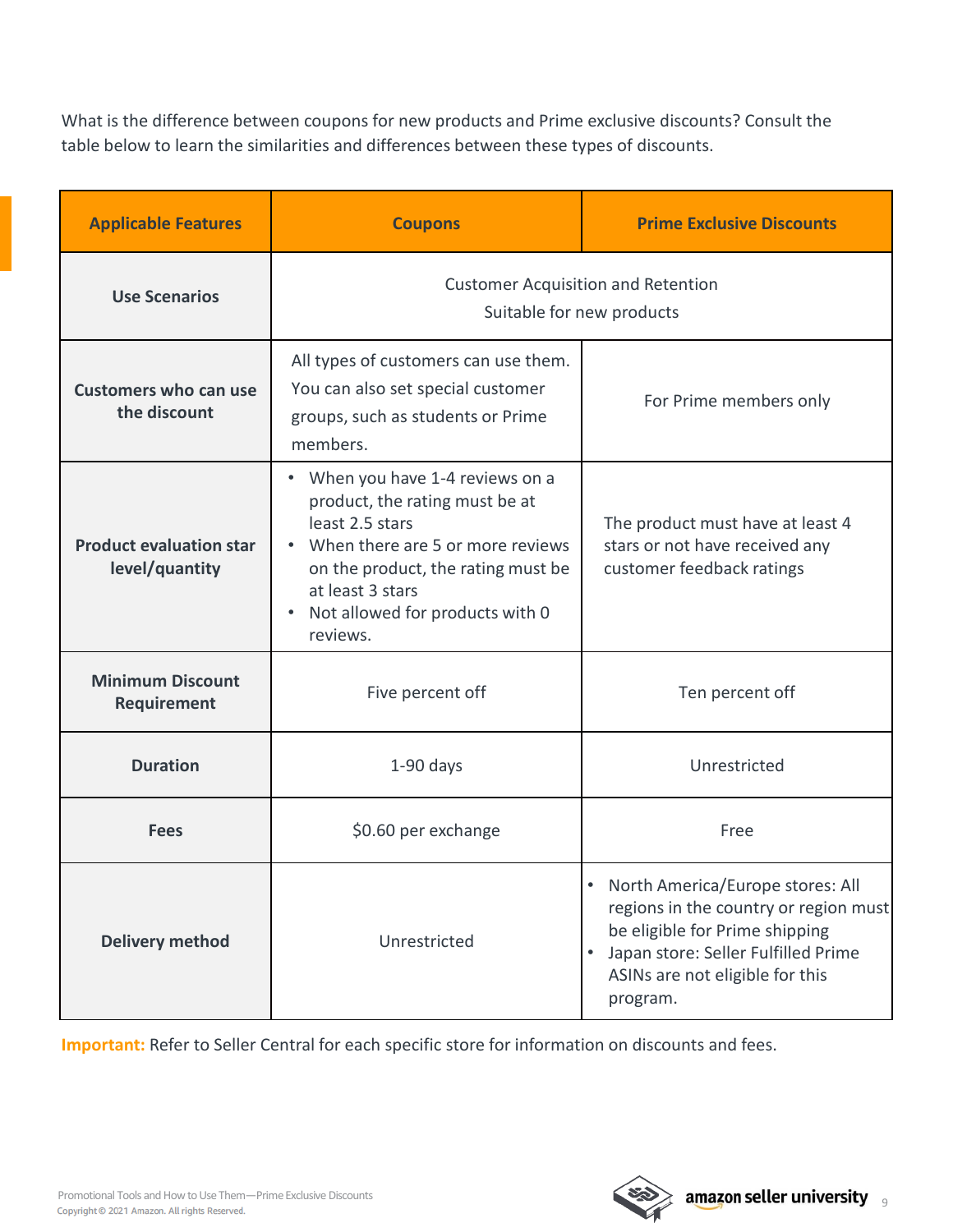## <span id="page-9-0"></span>**Related Topics**

Promotional tools and how to use them

- Overview of promotional tools
- Coupons
- Prime Exclusive Discounts
- Deals
- Clearance promotions & clearance sales
- Amazon Points
- Social media promo codes
- How to make better use of promotions

**Search path**: Amazon Seller Central > Performance > Seller University > Search learning material name **Quick links:** Amazon Seller University [North America](https://sellercentral.amazon.com/learn/ref=xx_su_dnav_xx?ref_=xx_swlang_head_xx&mons_sel_locale=zh_CN&languageSwitched=1), [Europe,](https://sellercentral.amazon.co.uk/learn/ref=xx_su_dnav_xx?ref_=xx_swlang_head_xx&mons_sel_locale=zh_CN&languageSwitched=1) [Japan](https://sellercentral-japan.amazon.com/learn/ref=xx_su_dnav_xx) 

Learn more about Promotions:

- Want to learn more about what a promotion is and how to create them? Search for "Promotions"
- How can I attract more product reviews? Search for "Review Programs"
- How can I increase off-site traffic? Search for "Off-site traffic projects"
- How do I prepare for the peak sales seasons? Search for "Peak Sales Seasons"

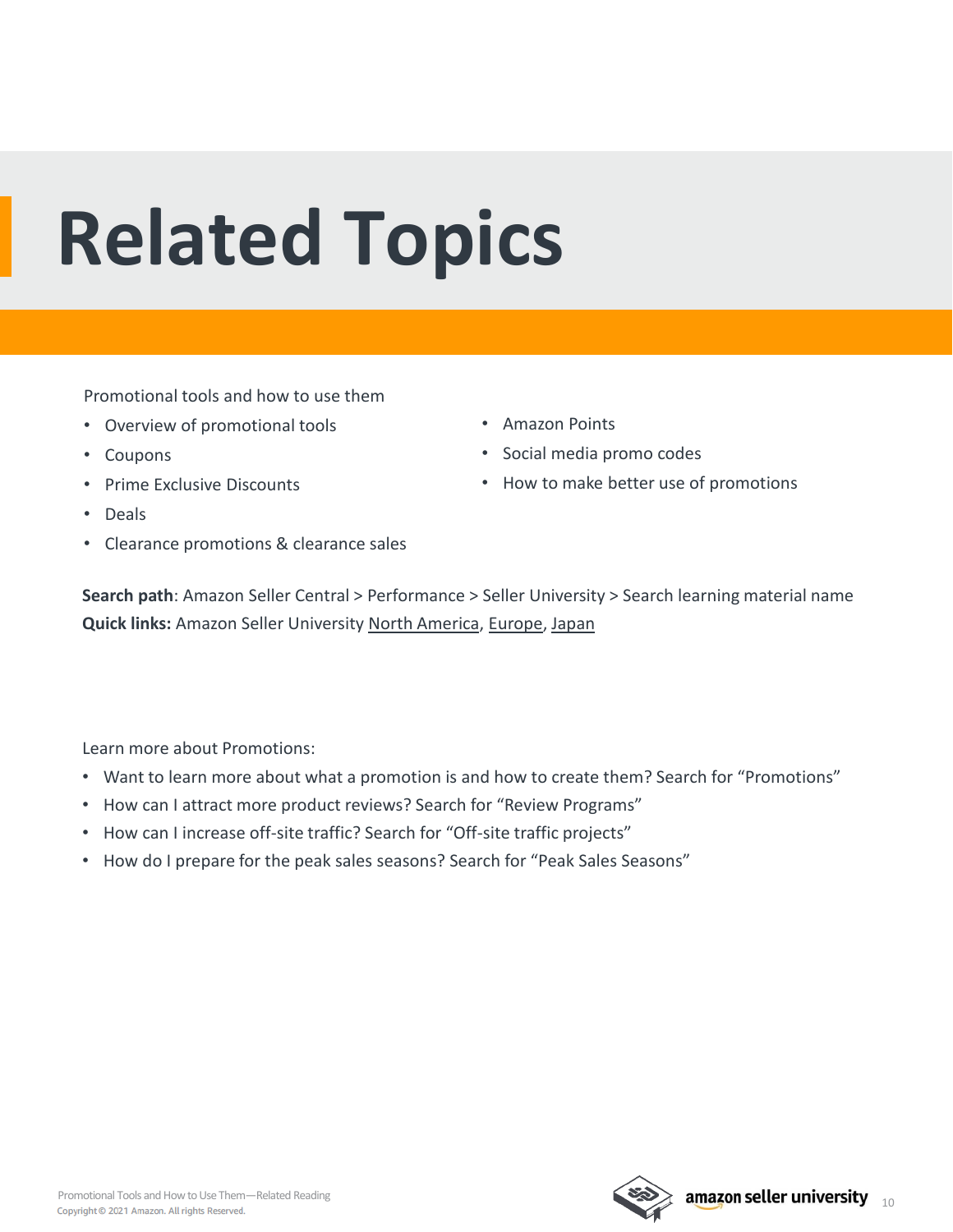## **Extended Learning**

You can also [click here](https://sell.amazon.com.sg/learn/live-webinars?ref_=sdsg_soa_lw_n) to view Amazon's **online live webinar**, or scan the QR code below to follow the **Amazon Global Selling Facebook** to learn more about the latest relevant information.

▌<sub>ᡗ</sub>▃▁▁▁▁▏▕▓▌▓▓<sub>▛</sub>▜▃▃▃▖



Amazon Global Selling Southeast Asia Facebook



Website